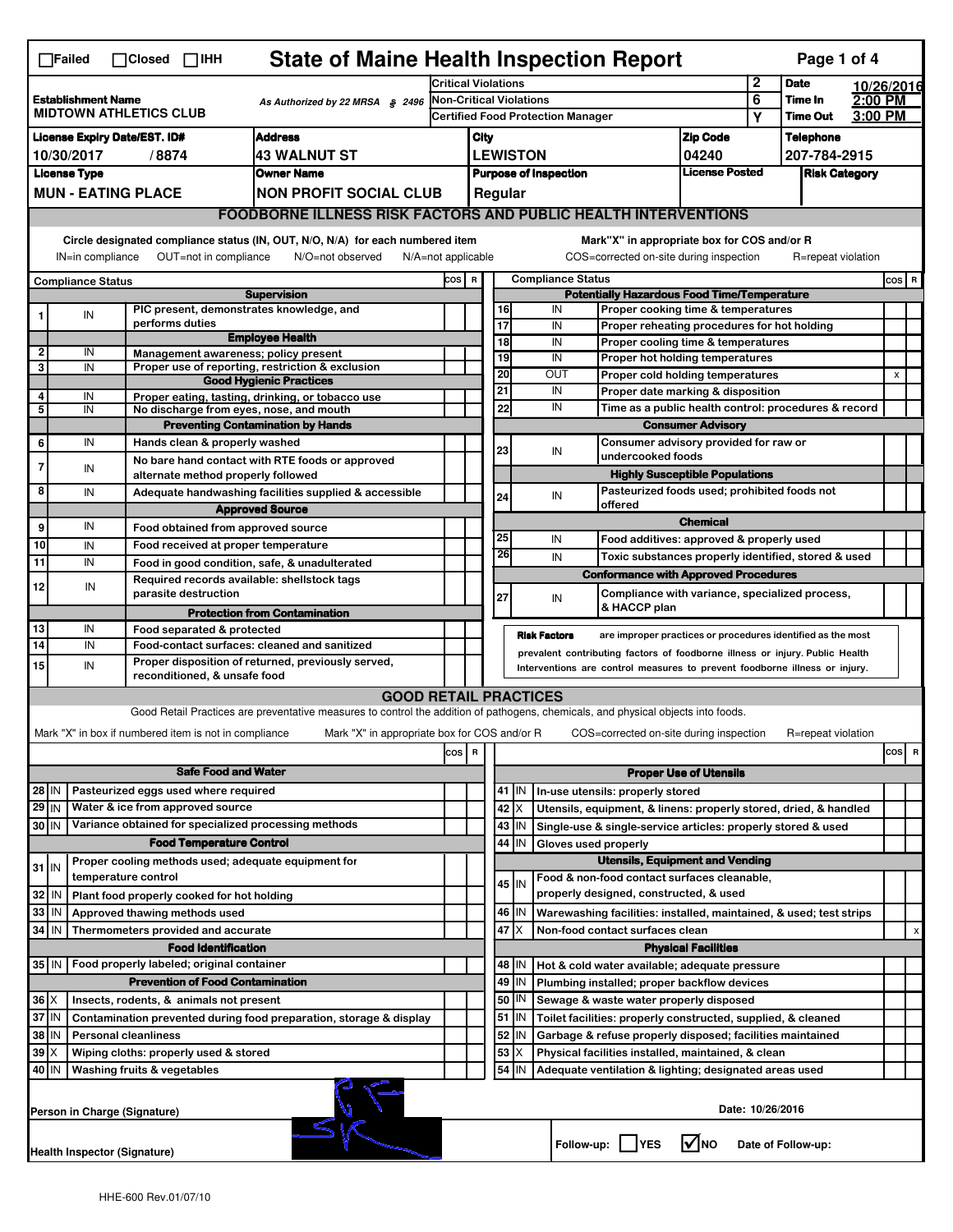|                                                            |                                       | <b>State of Maine Health Inspection Report</b> | Page 2 of 4  |                           |                                  |  |  |
|------------------------------------------------------------|---------------------------------------|------------------------------------------------|--------------|---------------------------|----------------------------------|--|--|
| <b>Establishment Name</b><br><b>MIDTOWN ATHLETICS CLUB</b> | As Authorized by 22 MRSA              | 10/26/2016<br>Date                             |              |                           |                                  |  |  |
| License Expiry Date/EST. ID#<br>/8874<br>10/30/2017        | <b>Address</b><br><b>43 WALNUT ST</b> | City / State<br><b>LEWISTON</b>                | ' ME         | <b>Zip Code</b><br>104240 | <b>Telephone</b><br>207-784-2915 |  |  |
|                                                            |                                       | <b>Temperature Observations</b>                |              |                           |                                  |  |  |
| Location                                                   | Temperature                           |                                                | <b>Notes</b> |                           |                                  |  |  |
| frig                                                       | 45                                    |                                                |              |                           |                                  |  |  |
| beer cooler                                                | 41                                    |                                                |              |                           |                                  |  |  |
| hot water                                                  | 110 plus                              |                                                |              |                           |                                  |  |  |

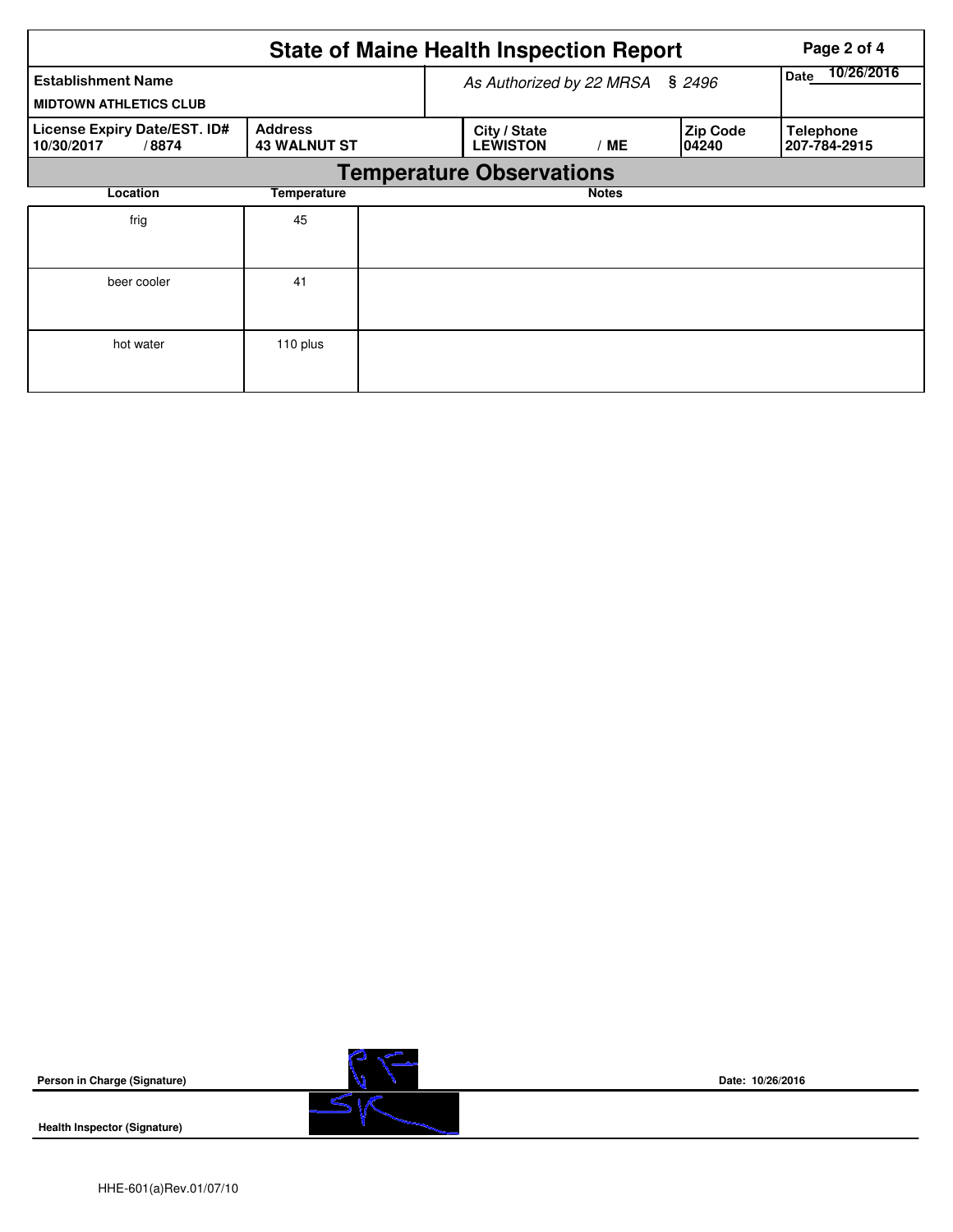|                                                                                                                                                                                   |                                                                                                          | Page 3 of 4                                |           |                          |  |  |
|-----------------------------------------------------------------------------------------------------------------------------------------------------------------------------------|----------------------------------------------------------------------------------------------------------|--------------------------------------------|-----------|--------------------------|--|--|
| <b>Establishment Name</b>                                                                                                                                                         | <b>Date</b>                                                                                              | 10/26/2016                                 |           |                          |  |  |
| <b>MIDTOWN ATHLETICS CLUB</b>                                                                                                                                                     |                                                                                                          |                                            |           |                          |  |  |
| License Expiry Date/EST. ID#<br>10/30/2017<br>/8874                                                                                                                               | <b>Address</b><br><b>43 WALNUT ST</b>                                                                    | City / State<br><b>LEWISTON</b>            | <b>ME</b> | <b>Zip Code</b><br>04240 |  |  |
|                                                                                                                                                                                   |                                                                                                          | <b>Observations and Corrective Actions</b> |           |                          |  |  |
|                                                                                                                                                                                   | Violations cited in this report must be corrected within the time frames below, or as stated in sections | 8-405.11 and 8-406.11 of the Food Code     |           |                          |  |  |
| 20: 3-501.16.(A).(2): C: PHF not maintained at 41 F or less.                                                                                                                      |                                                                                                          |                                            |           |                          |  |  |
| INSPECTOR NOTES: refrigerator 45 adjusted temp cos                                                                                                                                |                                                                                                          |                                            |           |                          |  |  |
| 36: 6-202.13: N: Insect control devices are improperly designed and constructed / located.                                                                                        |                                                                                                          |                                            |           |                          |  |  |
| INSPECTOR NOTES: fruit flies noted-contact pest Modern Pest                                                                                                                       |                                                                                                          |                                            |           |                          |  |  |
| 39: 3-304.14.(B).(1): N: Wiping cloths used for wiping counters and other equipment surfaces not held between uses in a chemical sanitizer.                                       |                                                                                                          |                                            |           |                          |  |  |
| INSPECTOR NOTES: Wiping cloths nee to be held in sanitizer bucket                                                                                                                 |                                                                                                          |                                            |           |                          |  |  |
| 42: 4-901.11.(A): N: Equipment and utensils not being dried properly.                                                                                                             |                                                                                                          |                                            |           |                          |  |  |
| INSPECTOR NOTES: Air dry for pitchers dry racks                                                                                                                                   |                                                                                                          |                                            |           |                          |  |  |
| 47: 4-601.11.(B): C: Food contact surfaces of cooking equipment not clean.                                                                                                        |                                                                                                          |                                            |           |                          |  |  |
| INSPECTOR NOTES: clean cooking equipment                                                                                                                                          |                                                                                                          |                                            |           |                          |  |  |
| 47: 4-602.13: N: Non-food contact surfaces are not cleaned at a frequency necessary to preclude accumulation of soil residues.                                                    |                                                                                                          |                                            |           |                          |  |  |
| INSPECTOR NOTES: clean bottom area of beer cooler                                                                                                                                 |                                                                                                          |                                            |           |                          |  |  |
| 53: 6-101.11.(A): N: Indoor surfaces are not properly constructed as to be smooth, durable, and easily cleanable or constructed of nonabsorbent material<br>in areas of moisture. |                                                                                                          |                                            |           |                          |  |  |
| INSPECTOR NOTES: remove duct tape shelving bar area                                                                                                                               |                                                                                                          |                                            |           |                          |  |  |
| 53: 6-501.12: N: The physical facilities are not clean.                                                                                                                           |                                                                                                          |                                            |           |                          |  |  |
| INSPECTOR NOTES: clean cupboards underneath hand sink                                                                                                                             |                                                                                                          |                                            |           |                          |  |  |
|                                                                                                                                                                                   |                                                                                                          |                                            |           |                          |  |  |
|                                                                                                                                                                                   |                                                                                                          |                                            |           |                          |  |  |
|                                                                                                                                                                                   |                                                                                                          |                                            |           |                          |  |  |
|                                                                                                                                                                                   |                                                                                                          |                                            |           |                          |  |  |
|                                                                                                                                                                                   |                                                                                                          |                                            |           |                          |  |  |
|                                                                                                                                                                                   |                                                                                                          |                                            |           |                          |  |  |
|                                                                                                                                                                                   |                                                                                                          |                                            |           |                          |  |  |
| Person in Charge (Signature)                                                                                                                                                      |                                                                                                          |                                            |           | Date: 10/26/2016         |  |  |
| <b>Health Inspector (Signature)</b>                                                                                                                                               |                                                                                                          |                                            |           |                          |  |  |